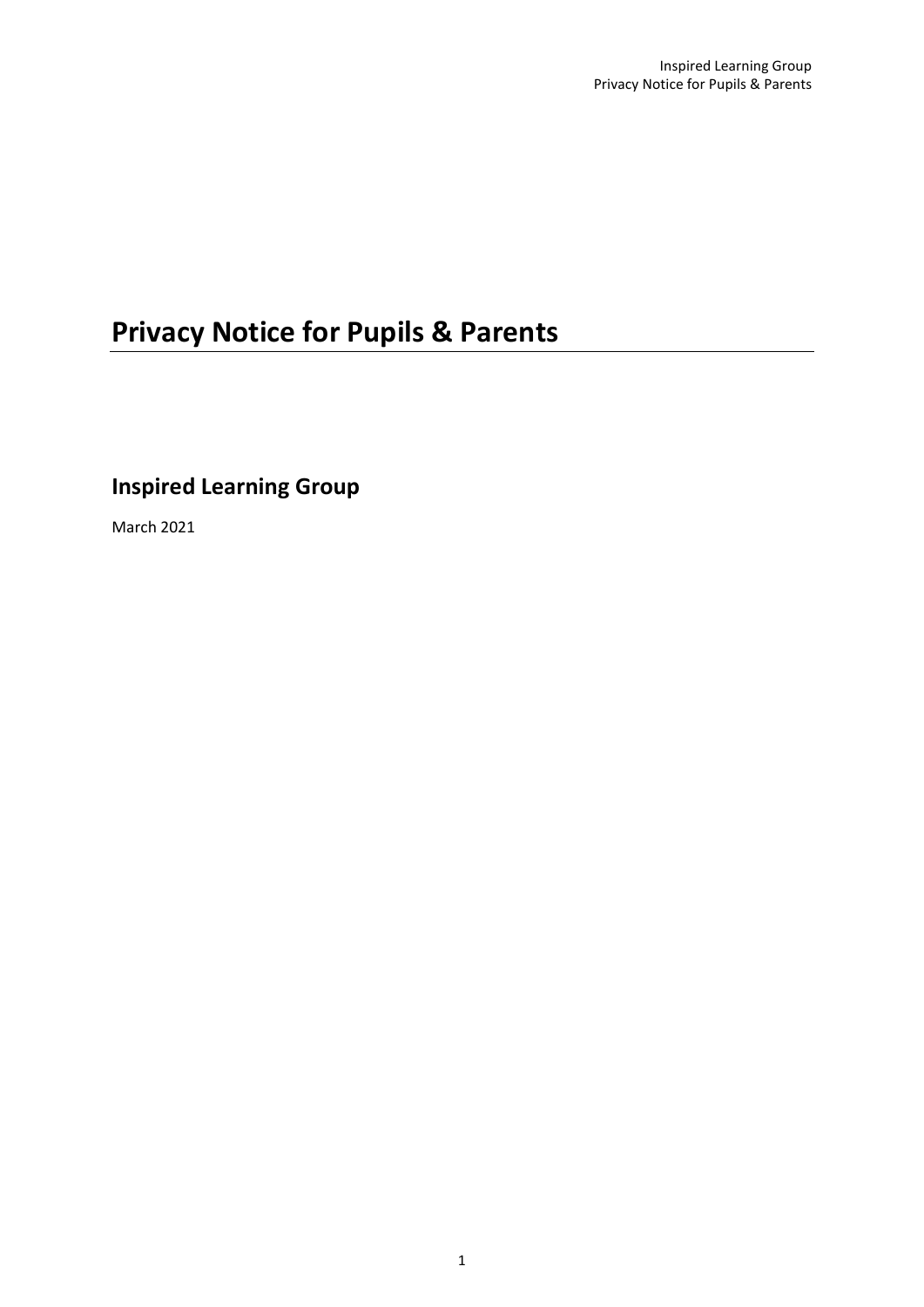#### **Key Information**

This notice contains the key information about how and why ILG, the School or Nursery collects personal data and what we do with that information.

The School or Nursery is part of Inspired Learning Group (**ILG**). As ILG runs the School or Nursery, it is ultimately responsible for how personal data is handled.

#### **Data Controller**

ILG is registered with the Information Commissioner's Office as the Data Controller for all their Schools and Nurseries.

The Chief Privacy Officer for ILG can be contacted at [cpo@inspiredlearninggroup.co.uk.](mailto:cpo@inspiredlearninggroup.co.uk)

For any further information, please contact the School or Nursery's Data Protection Co-ordinator.

#### **Overview**

Personal data is information that identifies you or your child as an individual and relates to you or your child.

The School uses your personal data in order to:

- Teach your child and our other pupils;
- Look after your child and others such as other pupils;
- Monitor the behaviour of your child and others and to take action where appropriate;
- Enable ILG to comply with its legal obligations, to assist ILG regarding the management and operation of the School or Nursery and to advance and protect ILG's interests, objects and reputation;
- Fundraise, market and promote the School or Nursery. For example, by using photographs in the prospectus, on the website or in social media; and
- Carry out our obligations and enforce our rights under any contracts with you.

Below are some examples of the different ways in which your personal data is used and where that personal data comes from.

- Admissions or application forms give us lots of personal data about you and your child. We get information from you, your child's teachers and other pupils, and your child's previous school so that we can teach and care for your child.
- We may get information from your child's doctors and other professionals where we need this to look after your child.
- We may have information about specific family circumstances which could affect your child's welfare or happiness.
- We may need to share some information about your child with the government (e.g. the Department for Education). We will need to tell the local authority that your child attends the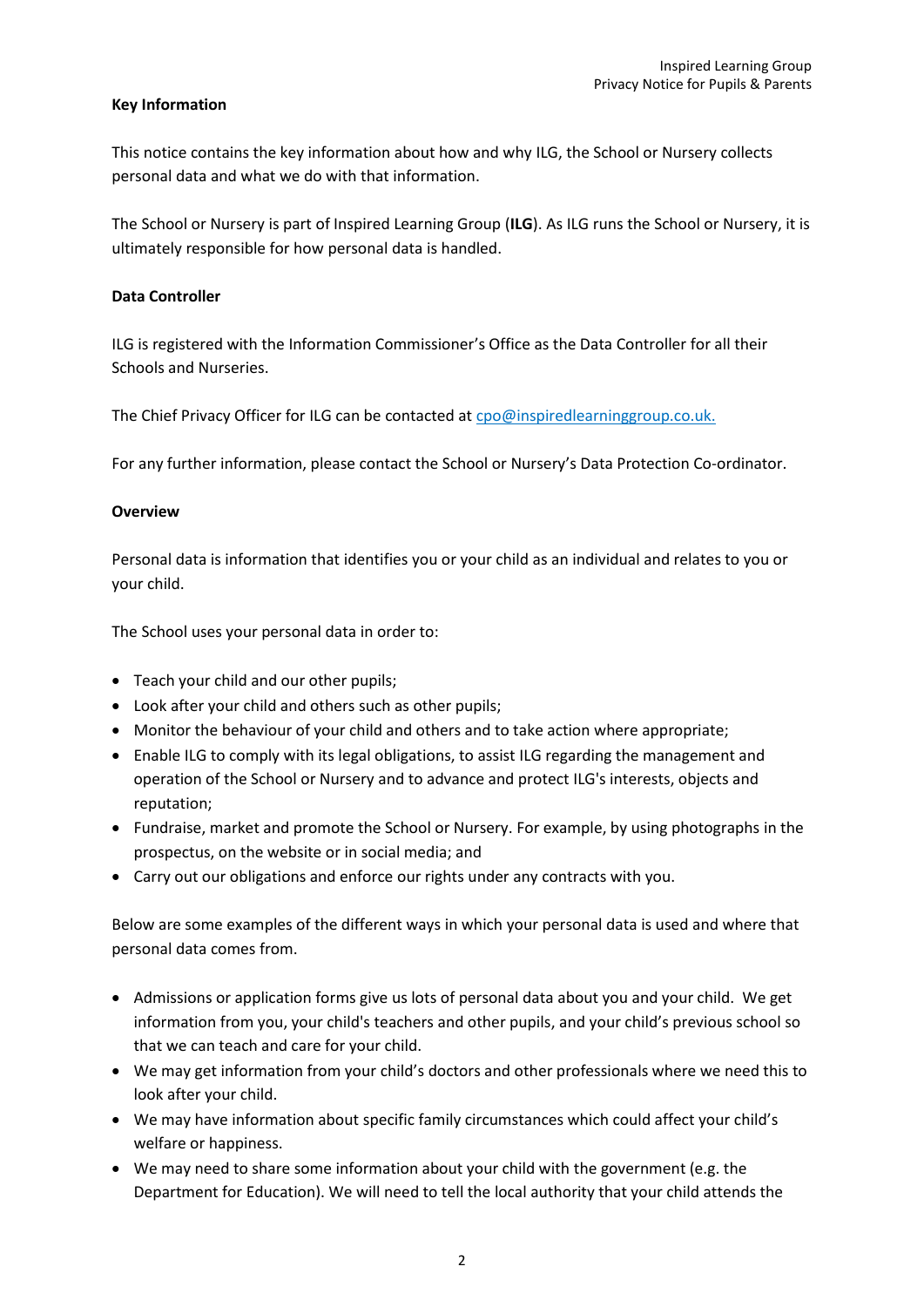School, if your child leaves the School or let them know if we have any concerns about your child's welfare.

- We may use photographs or videos of your child for the website and social media sites or prospectus to show prospective pupils, parents and staff what we do and to advertise ILG and the Schools or Nurseries. We may continue to use these photographs and videos after your child has left the School or Nursery.
- Sometimes we use photographs and videos for teaching purposes, for example, to record a drama lesson.
- We publish our public exam results following national or other assessments, sports fixtures and other news on the website and put articles and photographs in the local news to tell people about what we have been doing or the achievements of pupils.
- We use CCTV to make sure the School or Nursery site is safe. CCTV may be monitored by external contractors for security and welfare purposes. CCTV is not used in private areas such as changing rooms or toilets.
- We may keep details of your address when your child leaves so we can send them alumni information or find out how they are getting on.
- We will process financial information about you in relation to the payment of fees. In some cases we get information about you from third parties such as credit reference agencies.
- We will send you information to keep you up to date with what is happening at ILG and the School or Nursery. For example, by sending you information about events and activities and the newsletter.
- In accordance with our legal obligations, we will share information with local authorities, the Independent Schools Inspectorate / Ofsted and the Department for Education, for example, where we have any safeguarding concerns.
- If you have unpaid fees we may share information about this with other schools or educational establishments to which you intend to send your child.
- On occasion, we may need to share information with the police, our legal advisors and our insurers.

### **Introduction**

This Privacy Notice (**Notice**) is to help you understand **how** and **why** ILG, the School or Nursery collects and uses your or your child's personal data and **what** we do with that information. It also explains the decisions that you can make about your or your child's information.

We are giving you this Notice because you are able to exercise your child's data protection rights on their behalf. When your child is older (usually when they reach the age of 12) they will be considered mature enough to exercise their own data protection rights.

If you have any questions about this Notice, please contact the Chief Privacy Officer (details on page 2 of this document).

#### **What is "personal data"?**

Personal data is information that we hold about you or your child and which identifies you or your child.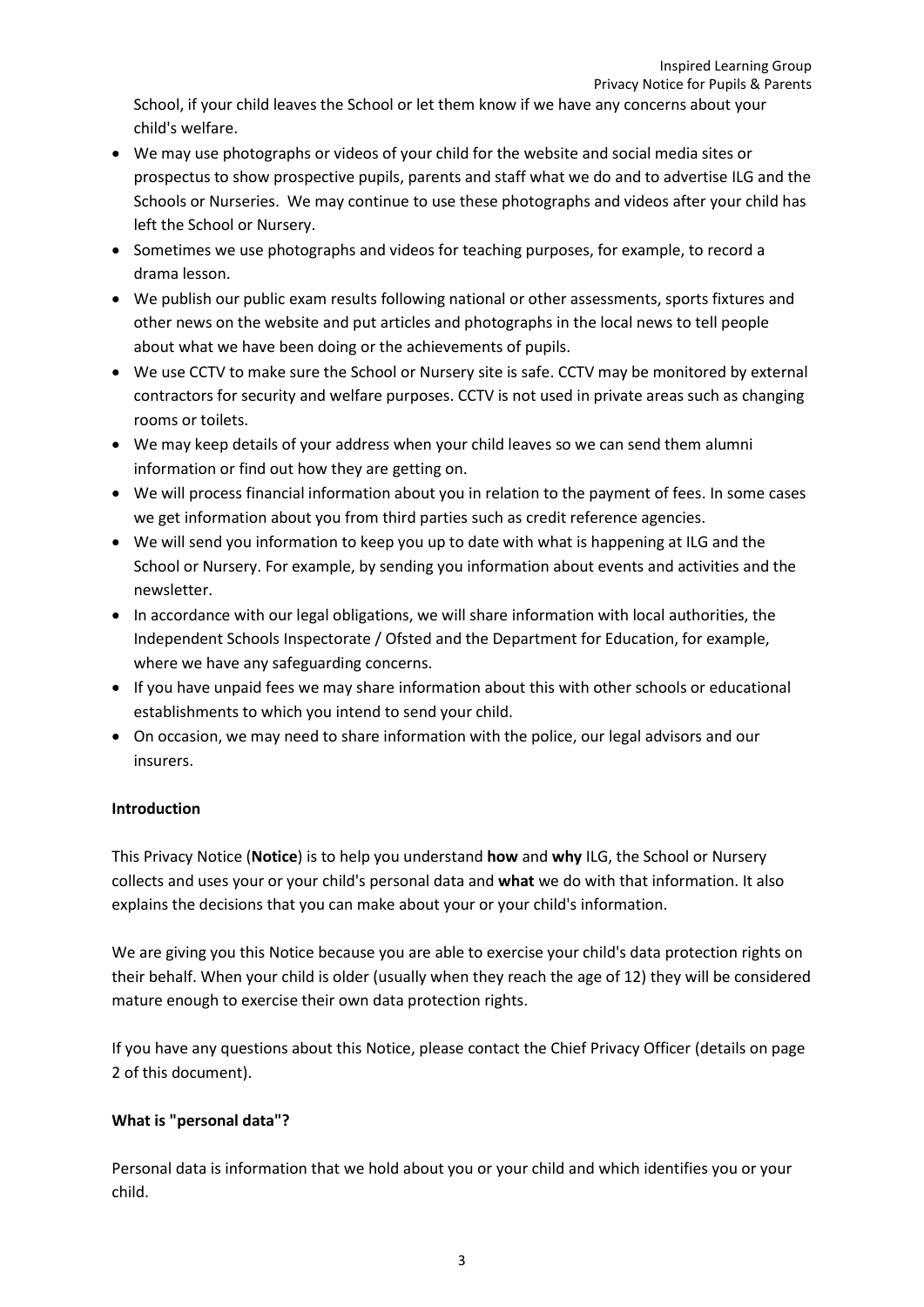This includes information such as your child's date of birth and address as well as things like exam results, medical details and behaviour records. It includes your contact details, next of kin and financial information. CCTV images, photos and video recordings are also personal data.

#### **Where we get personal data from and who we share it with**

We obtain personal data from a number of different sources such as our teachers, members of your family, your child's previous schools and any future school, other pupils and their parents, as well as from people outside of the School or Nursery such as the local authority. We also get a lot of information from you (eg. when you complete the admissions or application form).

We will also share information with these people and other organisations where appropriate. For example if you tell us or we hear about something which has happened at home, we will share this with your child's teacher if relevant.

We use contractors who handle personal data on our behalf for the purposes of providing extracurricular activities, checking the security of our IT network, using software, apps and websites to help us with teaching and providing pastoral support to our pupils, and third party "cloud computing" services to store some information rather than being stored by the School or Nursery.

The sections below contain further information about where we get personal data from and with whom it is shared.

#### **The purposes for which we use personal data and the lawful bases**

Under Data Protection Law, ILG can only use personal data if it has a lawful basis for doing so. The lawful bases that we are relying on when handling your or your child's information are as follows:

- **Legitimate interests:** This means that ILG is using personal data where this is necessary for ILG's legitimate interests or someone else's legitimate interests. Specifically, ILG has a legitimate interest in educating and looking after its pupils, complying with its agreement with you for your child to be at the School, making sure that we are able to enforce our rights against you, investigating if something has gone wrong and protecting, promoting and improving the School or Nursery. The provision of education services includes musical education, physical training or spiritual development, extra-curricular activities to pupils, and monitoring pupils' progress and educational needs. Also so that we can contact you if unpaid school fees are due. Legitimate interests applies to all of the purposes listed above.
- **Public task:** This allows us to use personal data where doing so is necessary in order to perform a task in the public interest. For example, we are performing a task in the public interest to educate and look after its pupils.
- **Legal obligation:** ILG might need to use information in order to comply with a legal obligation, for example, to report a concern to Children's Services or to fulfil our safeguarding duties towards pupils. Occasionally we may have a legal obligation to share personal data with third parties such as the courts, local authorities or the police.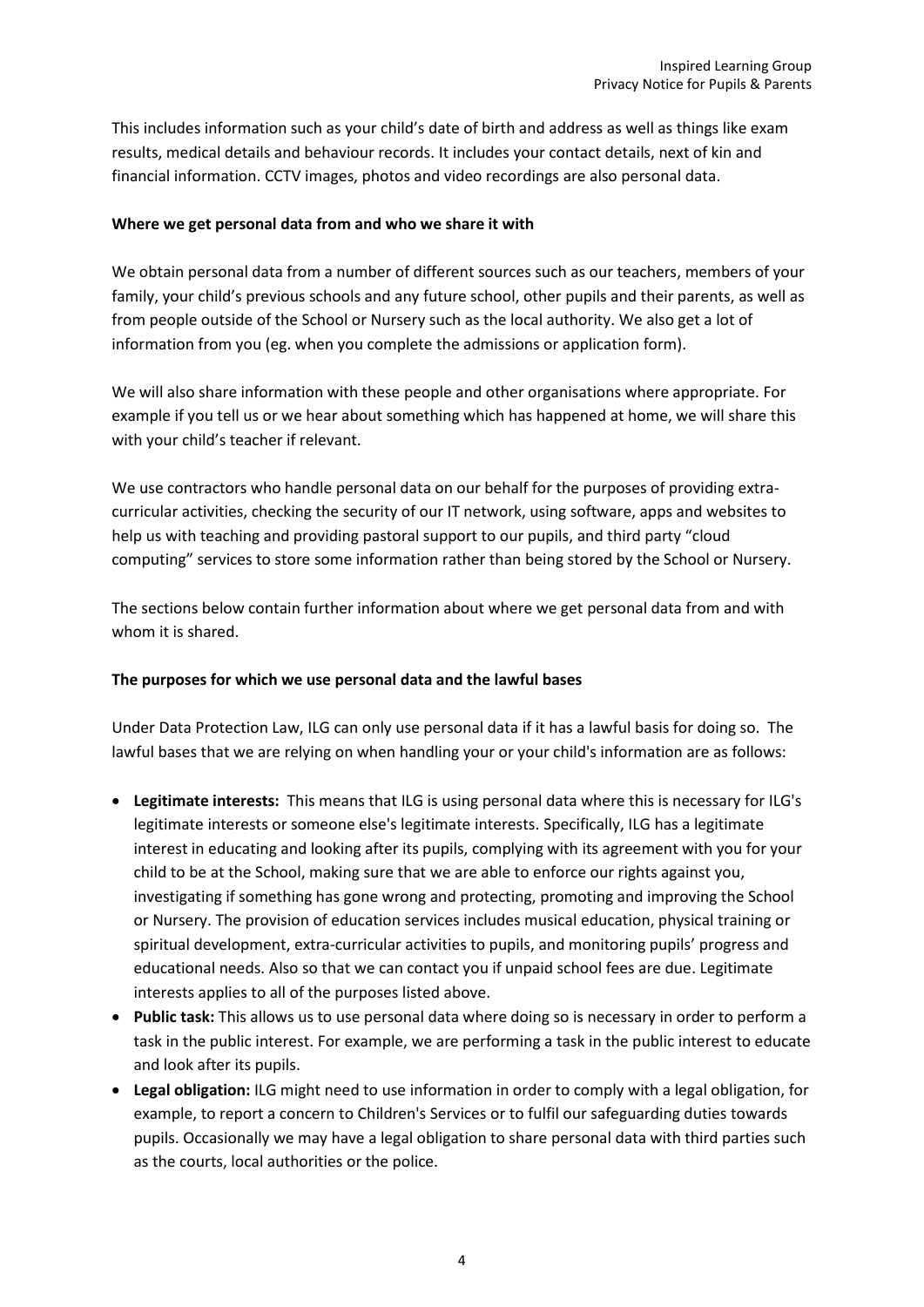- **Vital interests:** In limited circumstances we may use your child's information to protect your vital interests or the vital interests of someone else. For example, to prevent someone from being seriously harmed or killed.
- **Contract:** We will need to use your information in order to perform our obligations under our contract with you and for you to perform your obligations as well. For example, we need your name and contact details so that we can update you on your child's progress and so that we can contact you if there is an emergency or a concern. We may also rely on this basis where you have asked us to do something before entering into a contract with us.

ILG has extra obligations in relation to some types of more sensitive personal data. This applies to information about racial or ethnic origin, political opinions, religious or philosophical beliefs, genetic information, biometric information, health information, information about sex life or orientation, information about criminal convictions or offences. When ILG handles these types of information it will usually be doing so because:

- It is in the substantial public interest to do so, for example, to provide your child with an education, to look after your child and other pupils, when the Schools or Nurseries are inspected, or to assist ILG in complying with its safeguarding obligations.
- For medical purposes. This includes medical treatment and the management of healthcare services.
- ILG is an employer (e.g. we employ our staff). Also the School will use information to comply with social protection law (e.g. to look after you) and social security laws. Social protection law is concerned with preventing, managing, and overcoming situations that adversely affect people's wellbeing.
- To protect the vital interests of any person where that person cannot give consent, for example, if they are seriously hurt and are unconscious.
- It is necessary for the establishment, exercise or defence of legal claims. For example, this allows us to share information with our legal advisors and insurers.

#### **Consent**

We may ask for your consent to use your child's information in certain ways as an alternative to relying on any of the bases in the table above. For example, we may ask for your consent before taking or using some photographs and videos if the photograph or video is more intrusive and we cannot rely on legitimate interests. If we ask for your consent to use your child's personal data you can take back this consent at any time.

Any use of your child's information before you withdraw your consent remains valid. Please speak to your child's School or Nursery if you would like to withdraw any consent given.

#### **Sending information to other countries**

In certain circumstances we may send information to countries which do not have the same level of protection for personal data as there is in the UK. For example, we may store information on cloud computer storage based overseas.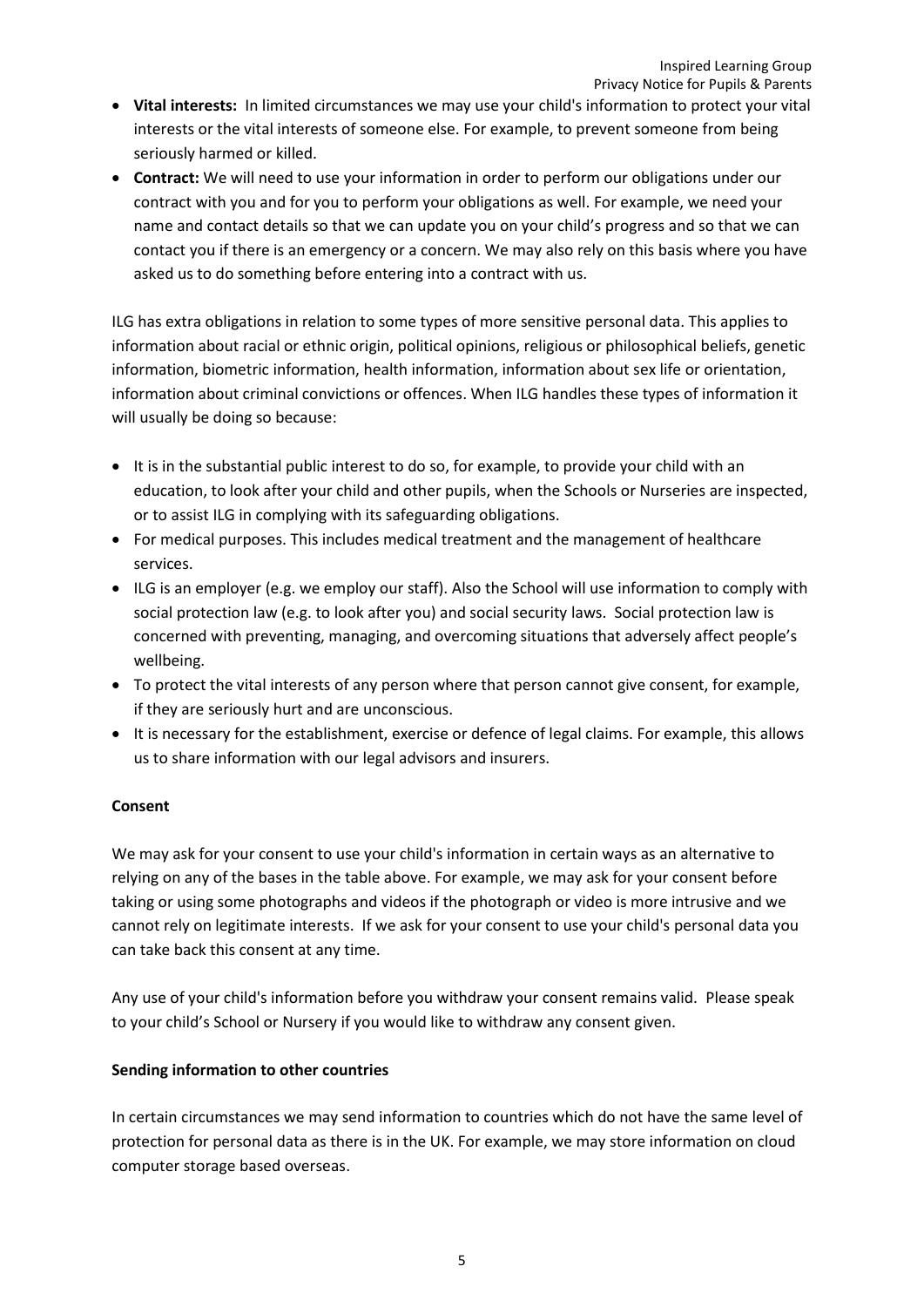#### **For how long do we keep information?**

We keep information for as long as we need to in order to educate and look after them. We will keep a lot of information after leaving the School or Nursery, for example, so that we can find out what happened if you make a complaint.

In some cases we may keep information for a longer time than usual, but we would only do so if we had a good reason and only if we are allowed to do so under Data Protection Law.

#### **What decisions can you make about your or your child's information?**

Data protection legislation allows you to exercise a number of rights regarding your or your child's personal data. The rights are as follows:

- **Correction**: if personal data held by ILG about you or your child is incorrect you can ask us to correct it.
- **Access:** you can also ask what personal data we hold about you or your child and be provided with a copy. This is commonly known as making a subject access request. We will also give you extra information, such as why we use this personal data about you or your child, where it came from and what types of people we have sent it to.
- **Deletion:** you can ask us to delete the personal data that we hold about you or your child in certain circumstances. For example, where we no longer need the information.
- **Portability:** you can request the transfer of personal data to you or to a third party in a format that can be read by computer in certain circumstances. This applies where (a) the information has been provided by you; (b) the basis that we are relying on to process personal data is consent or contract (please see "Our lawful bases for using your information" above); and (c) the personal data is being processed by us on computer.
- **Restriction:** you can request that we restrict how we use your or your child's personal data.
- **Object:** you may object to us using personal data where:
	- we are using it for direct marketing purposes (e.g. to send you an email about a fundraising opportunity);
	- the lawful basis on which we are relying is either legitimate interests or performance of a task carried out in the public interest. Please see the section "Our lawful bases for using personal data" above;
	- If we ever use personal data for scientific or historical research purposes or statistical purposes.

Any individual wishing to access or amend their personal data, or wishing it to be transferred to another person or organisation, should email their request to the Chief Privacy Officer (details on page 2). We will endeavour to respond to any such written requests as soon as is reasonably practicable and in any event within statutory time limits. You should be aware that certain data is exempt from the right of access.